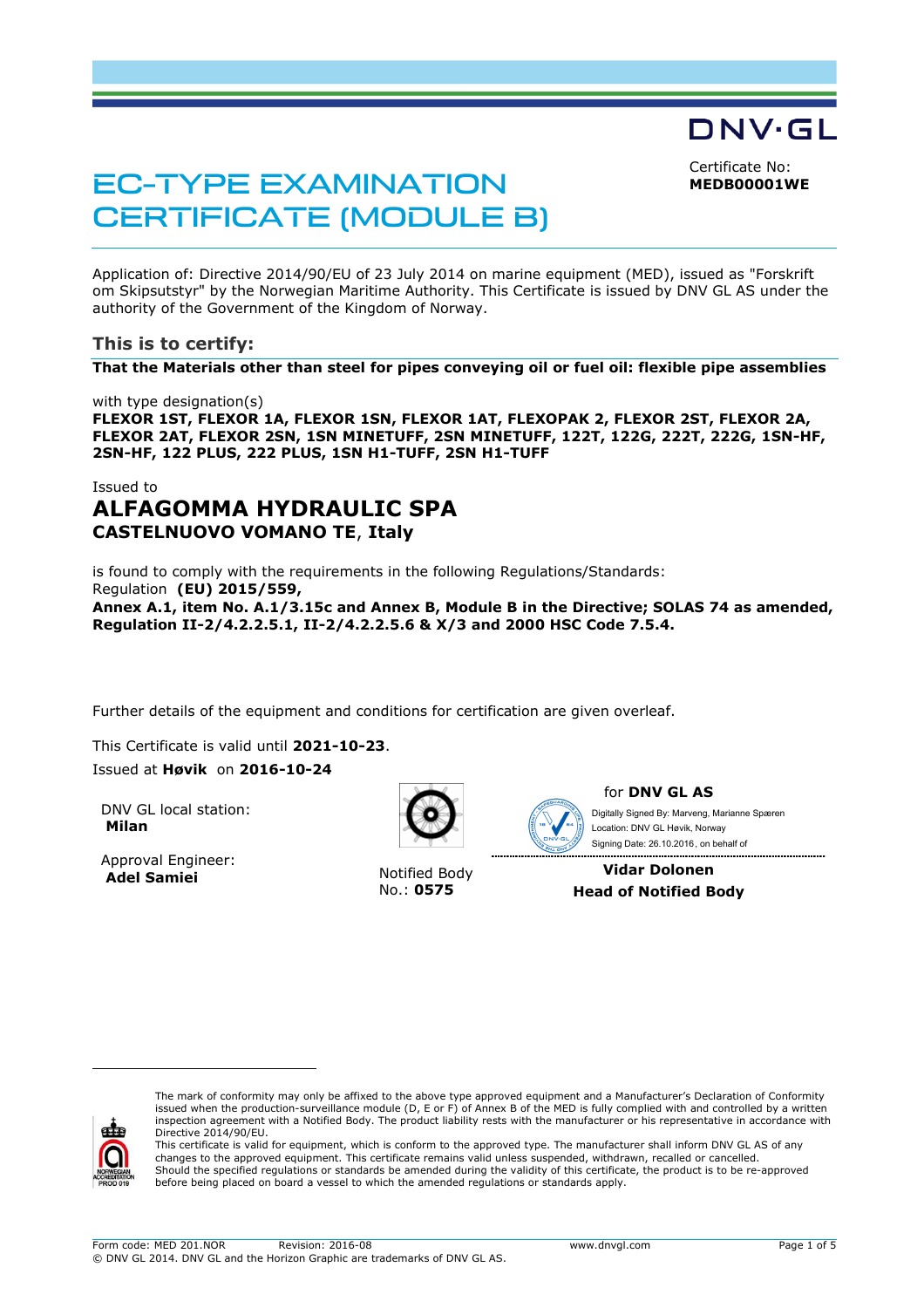# **Product description**

| (1)           | <b>Skive</b>  |                              | <b>No-Skive</b> |                   |
|---------------|---------------|------------------------------|-----------------|-------------------|
| Standard      | <b>EN853</b>  | <b>SAE J517</b>              | <b>EN853</b>    |                   |
| Alfagomma     | Flexor 1ST    | FLEXOR 1A                    | Flexor 1SN      | <b>FLEXOR 1AT</b> |
| Dunlop Hiflex | 122T          |                              |                 |                   |
|               |               | <b>Skive/No-Skive</b>        |                 | <b>No-Skive</b>   |
| Standard      | <b>EN853</b>  | <b>EN853</b><br><b>EN857</b> |                 |                   |
| Alfagomma     | Flexor 1SN-HF | 1SN-MINETUFF                 | Flexopak 1SC    |                   |
| Dunlop Hiflex | 122 PLUS      | <b>1SN H1-TUFF</b>           |                 | 121               |

| Design:        | Flexible rubber hoses reinforced by one steel wire braid.  |
|----------------|------------------------------------------------------------|
| Tube:          | Oil resistant synthetic rubber nitrile.                    |
| Reinforcement: | One, high tensile steel wire braid.                        |
| Cover:         | Chloroprene rubber, weather-, oil- and abrasion resistant. |
| Couplings:     | Carbon steel (9SMnPb28 acc. UNI 4838) or                   |
|                | Stainless Steel (XCrNi18 10 acc. UNI 6901)                 |

| (2)           |                       | <b>Skive</b>     | <b>No-Skive</b> |                   |  |
|---------------|-----------------------|------------------|-----------------|-------------------|--|
| Standard      | <b>EN853</b>          | <b>SAE J517</b>  | <b>EN853</b>    | <b>SAE 1517</b>   |  |
| Alfagomma     | Flexor 2ST            | <b>FLEXOR 2A</b> | Flexor 2SN      | <b>FLEXOR 2AT</b> |  |
| Dunlop Hiflex | 222T                  |                  |                 |                   |  |
|               | <b>Skive/No-Skive</b> |                  |                 |                   |  |
| Standard      | <b>EN853</b>          | <b>EN853</b>     | EN857/ SAE J517 |                   |  |
| Alfagomma     | Flexor 2SN-HF         | 2SN-MINETUFF     | Flexopak 2      |                   |  |
| Dunlop Hiflex | 222 PLUS              | 2SN H1-TUFF      |                 |                   |  |

| Design:        | Flexible rubber hoses reinforced by two steel wire braids. |
|----------------|------------------------------------------------------------|
| Tube:          | Oil resistant synthetic rubber nitrile.                    |
| Reinforcement: | Two high tensile steel wire braids.                        |
| Cover:         | Chloroprene rubber, weather-, oil- and abrasion resistant. |
| Couplings:     | Carbon steel.                                              |

Hoses made by: Alfagomma Hydraulic S.p.A. Couplingss made by: Alfatechnology S.r.l.

## Flexor 1ST, Flexor 1A, Flexor 1SN, Flexor 1AT, 122T, 122G

| <b>Size</b> |           |                 | <b>FERRULE</b><br><b>No Skive fittings</b><br><b>INSERT</b> |                        |                                  |                            |                                  |
|-------------|-----------|-----------------|-------------------------------------------------------------|------------------------|----------------------------------|----------------------------|----------------------------------|
| inch        | <b>DN</b> | Carbon<br>Steel | <b>Stainl. Steel</b>                                        | Carbon<br><b>Steel</b> | <b>Stainless</b><br><b>Steel</b> | <b>Carbon Steel</b>        | <b>Stainless</b><br><b>Steel</b> |
| 1/4         | 6         | H1100204-04     | H3100204-04                                                 | H12-04                 | H32-04                           | H1200102-04                | D110000-04                       |
| 5/16        | 8         | H1100204-05     | H3100204-05                                                 | H <sub>12</sub> -05    | H32-05                           | H1200202-05                | D110000-05                       |
| 3/8         | 10        | H1100204-06     | H3100204-06                                                 | H <sub>12</sub> -06    | H32-06                           | H1200202-06<br>H1200212-06 | D110000-06                       |
| 1/2         | 12        | H1100204-08     | H3100204-08                                                 | H12-08                 | H32-08                           | H1200202-08<br>H1200212-08 | D110000-08                       |
| 5/8         | 16        | H1100204-10     | H3100204-10                                                 | $H12-10$               | H32-10                           | H1200202-10                | D110000-10                       |
| 3/4         | 19        | H1100204-12     | H3100204-12                                                 | $H12-12$               | H32-12                           | H1200202-12                | D110000-12                       |
| 1           | 25        | H1100204-16     | H3100204-16                                                 | $H12-16$               | H32-16                           | H1200202-16                | D110000-16                       |
| 1<br>1/4    | 31        | H1100104-20     | H3100104-20                                                 | H <sub>12</sub> -20    | H32-20                           | H1200102-20                | D110000-20                       |
| 1<br>1/2    | 38        | H1100104-24     | H3100104-24                                                 | $H12-24$               | H32-24                           | H1200202-24                | D110000-24                       |
| 2           | 51        | H1100104-32     | H3100104-32                                                 | H12-32                 | H32-32                           | H1200202-32                | D110000-32                       |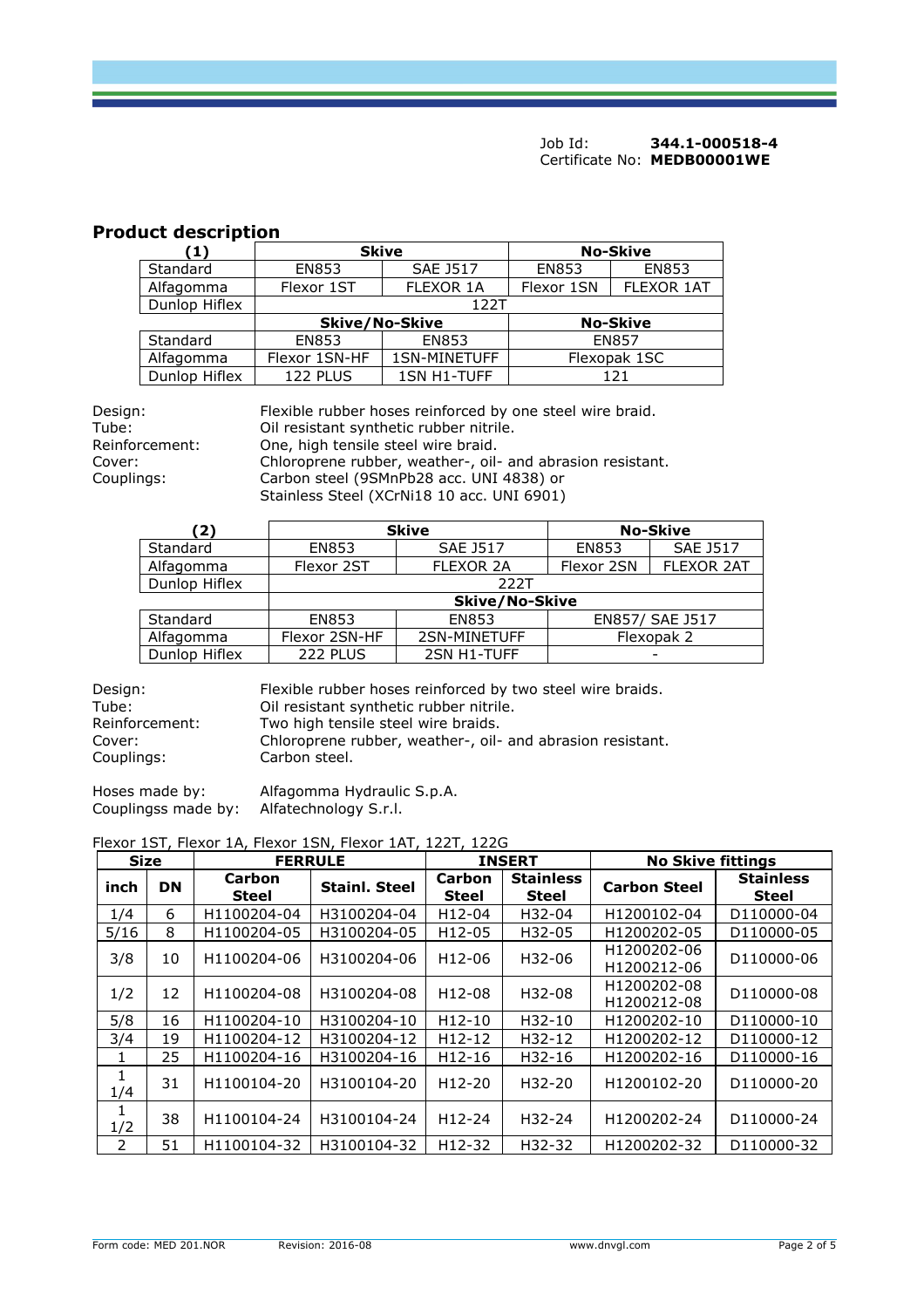**Size** FERRULE **FERRULE FERRULE INSERT inch**  $\begin{array}{|c|c|c|c|c|} \hline \text{Size} & \text{FERRULE} & \text{Stabon Steel} & \text{Stabon Steel} & \text{Stainl.} \hline \end{array}$ **inch DN** Carbon Steel Stainl. Steel Carbon Steel Stainless Steel 1/4 6 H1100204-04 H3100204-04 H12-04 H32-04 5/16 8 H1100204-05 H3100204-05 H12-05 H32-05 3/8 10 H1100204-06 H3100204-06 H12-06 H32-06 1/2 12 H1100204-08 H3100204-08 H12-08 H32-08 5/8 16 H1100204-10 H3100204-10 H12-10 H32-10 3/4 19 H1100204-12 H3100204-12 H12-12 H32-12 1 25 H1100204-16 H3100204-16 H12-16 H32-16  $11/4$  31 H1100204-20 H1100104-20 \*) H3100204-20  $\left| \begin{array}{c} \text{H3100204-20} \\ \text{H3100104-20} \end{array} \right|$  H12-20 H32-20 1 1/2 38 H1100204-24 H3100204-24 H12-24 H32-24 2 | 51 | H1100204-32 | H3100204-32 | H12-32 | H32-32

#### Flexopak 2, Flexor 2ST, Flexor 2A, Flexor 2AT, Flexor 2SN, 222T, 222G

\*) - Flexopak 2

#### Flexor 1SN-HF, 122 PLUS, 1SN MINETUFF, 1SN H1-TUFF

| <b>Size</b> |                | Carbon Steel 95MnPb28 acc. UNI4838<br>Stainless Steel XCrNi 18 10 acc. UNI 6901 |                    |                          |                    |                    |  |
|-------------|----------------|---------------------------------------------------------------------------------|--------------------|--------------------------|--------------------|--------------------|--|
|             |                | <b>Skive fittings</b>                                                           |                    | <b>No Skive fittings</b> |                    |                    |  |
| <b>DN</b>   | inch           | <b>AG Branding</b>                                                              | <b>DH Branding</b> | <b>AG Branding</b>       | <b>DH Branding</b> | <b>AG Branding</b> |  |
| 6           | $\frac{1}{4}$  | H1100204-04                                                                     | D330000-04/0       | H1200102-04              | D110000-04/0       | H1200AD1-04        |  |
| 8           | 5/16           | H1100204-05                                                                     | D330000-05/0       | H1200202-05              | D110000-05/0       | H1200AD1-05        |  |
| 10          | 3/8            | H1100204-06                                                                     | D330000-06/0       | H1200212-06              | D110000-06/0       | H1200AD1-06        |  |
| 13          | $\frac{1}{2}$  | H1100204-08                                                                     | D330000-08/0       | H1200212-08              | D110000-08/0       | H1200AD1-08        |  |
| 16          | 5/8            | H1100204-10                                                                     | D330000-10/0       | H1200202-10              | D110000-10/0       | H1200AD1-10        |  |
| 19          | $\frac{3}{4}$  | H1100204-12                                                                     | D330000-12/0       | H1200202-12              | D110000-12/0       | H1200AD1-12        |  |
| 25          |                | H1100204-16                                                                     | D330000-16/0       | H1200202-16              | D110000-16/0       | H1200AD1-16        |  |
| 32          | $1\frac{1}{4}$ | H1100104-20                                                                     | H1100104-20        | H1200102-20              | D110000-20/0       | H1200AD1-20        |  |
| 38          | $1\frac{1}{2}$ | H1100104-24                                                                     | H1100104-24        | H1200202-24              | D110000-24/0       | H1200AD1-24        |  |
| 51          | $\mathcal{P}$  | H1100104-32                                                                     | H1100104-32        | H1200202-32              | D110000-32/0       | H1200AD1-32        |  |

#### Flexor 2SN-HF, 222 PLUS, 2SN MINETUFF, 2SN H1-TUFF

| <b>Size</b>           |                 | Carbon Steel 95MnPb28 acc. UNI4838<br>Stainless Steel XCrNi 18 10 acc. UNI 6901 |                    |                          |                    |                    |  |
|-----------------------|-----------------|---------------------------------------------------------------------------------|--------------------|--------------------------|--------------------|--------------------|--|
| <b>Skive fittings</b> |                 |                                                                                 |                    | <b>No Skive fittings</b> |                    |                    |  |
| DN                    | inch            | AG.<br><b>Branding</b>                                                          | <b>DH Branding</b> | <b>AG Branding</b>       | <b>DH Branding</b> | <b>AG Branding</b> |  |
| 6                     | $\frac{1}{4}$   | H1100204-04                                                                     | D330000-04/0       | H1200202-04              | D220000-04/0       | H1200AD2-04        |  |
| 8                     | 5/16            | H1100204-05                                                                     | D330000-05/0       | H1200202-05              | D220000-05/0       | H1200AD2-05        |  |
| 10                    | 3/8             | H1100204-06                                                                     | D330000-06/0       | H1200212-06              | D220000-06/0       | H1200AD2-06        |  |
| 13                    | $\frac{1}{2}$   | H1100204-08                                                                     | D330000-08/0       | H1200212-08              | D220000-08/0       | H1200AD2-08        |  |
| 16                    | 5/8             | H1100204-10                                                                     | D330000-10/0       | H1200202-10              | D220000-10/0       | H1200AD2-10        |  |
| 19                    | $\frac{3}{4}$   | H1100204-12                                                                     | D330000-12/0       | H1200202-12              | D220000-12/0       | H1200AD2-12        |  |
| 25                    |                 | H1100204-16                                                                     | D330000-16/0       | H1200202-16              | D220000-16/0       | H1200AD2-16        |  |
| 32                    | $1 \frac{1}{4}$ | H1100204-20                                                                     | D330000-20/0       | H1200202-20              | D220000-20/0       | H1200AD2-20        |  |
| 38                    | $1\frac{1}{2}$  | H1100204-24                                                                     | D330000-24/0       | H1200202-24              | D220000-24/0       | H1200AD2-24        |  |
| 51                    | $\mathcal{P}$   | H1100204-32                                                                     | D330000-32/0       | H1200202-32              | D220000-32/0       | H1200AD2-32        |  |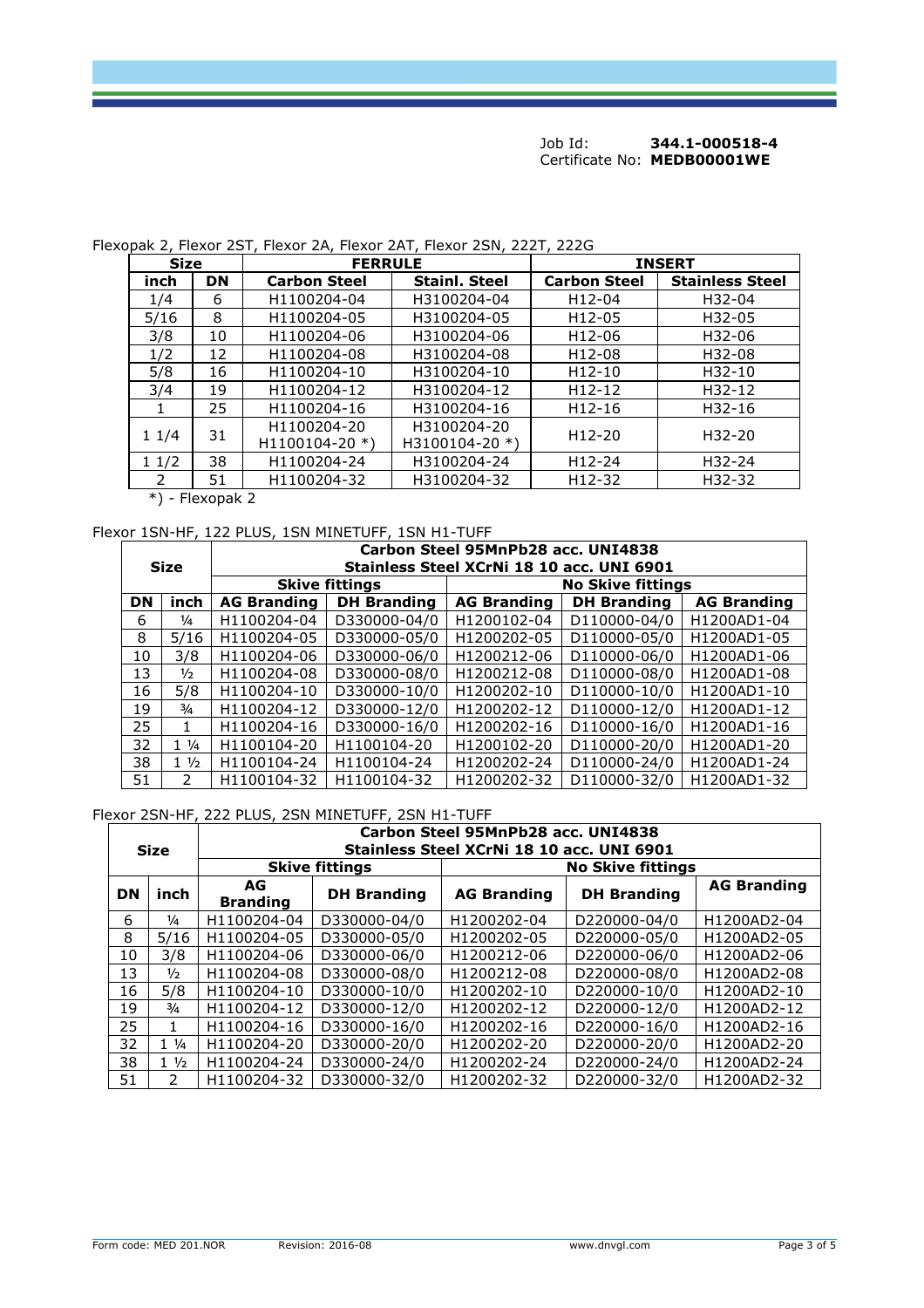#### Flexopak 1SC

| <b>Hose size</b> |                          | Carbon Steel 11SMnPb30 according UNI EN 10277<br>Stainless Steel AISI 304 - AISI 316 |                    |  |  |
|------------------|--------------------------|--------------------------------------------------------------------------------------|--------------------|--|--|
|                  | <b>No skive fittings</b> |                                                                                      |                    |  |  |
| Inch             | mm                       | <b>AG Branding</b>                                                                   | <b>DH Branding</b> |  |  |
| $\frac{1}{4}$    |                          | H1200103-04                                                                          |                    |  |  |
|                  | 6                        | H1200101-04                                                                          |                    |  |  |
| 5/16             | 8                        | H1200103-05                                                                          | D110000-05         |  |  |
| 3/8              | 10                       | H1200103-06                                                                          | D110000-06         |  |  |
| $\frac{1}{2}$    | 12                       | H1200103-08                                                                          | D110000-08         |  |  |
| 5/8              | 16                       | H1200202-10                                                                          | D110000-10         |  |  |
| $\frac{3}{4}$    | 19                       | H1200202-12                                                                          | D110000-12         |  |  |
|                  | 25                       | H1200103-16                                                                          | D110000-16         |  |  |

### **Application/Limitation**

Hose assemblies covered by this certificate are tested according to:

- 1) NS-EN ISO 15540: Fire resistance of hose assemblies- Test methods
- 2) NS-EN ISO 15541: Fire resistance of hose assemblies Requirements for the test bench

Hose assemblies are suitable for use with petroleum base hydraulic fluids and water base hydraulic fluids.

| <b>Size</b>     |    |            | MWP[bar]   |                   |                          |  |
|-----------------|----|------------|------------|-------------------|--------------------------|--|
| Inch            | mm | Note $(1)$ | Note $(2)$ | <b>Flexopak 2</b> | <b>Flexopak 1SC</b>      |  |
| 1/4             | 6  | 225        | 400        | 400               | 225                      |  |
| 5/16            | 8  | 215        | 350        | 375               | 215                      |  |
| 3/8             | 10 | 180        | 330        | 350               | 210                      |  |
| $\frac{1}{2}$   | 12 | 160        | 275        | 310               | 160                      |  |
| 5/8             | 16 | 130        | 250        | 280               | 130                      |  |
| $\frac{3}{4}$   | 19 | 105        | 215        | 240               | 105                      |  |
|                 | 25 | 88         | 165        | 185               | 88                       |  |
| $1 \frac{1}{4}$ | 31 | 63         | 125        |                   | $\overline{\phantom{0}}$ |  |
| $1\frac{1}{2}$  | 38 | 50         | 90         |                   | -                        |  |
| 2               | 51 | 40         | 80         |                   |                          |  |

Maximum working pressure (MAWP):

(1) Flexor 1ST, Flexor 1A, Flexor 1SN, Flexor 1AT, 122T, 122G , Flexor 1SN-HF, 122 PLUS, 1SN MINETUFF

(2) Flexor 2ST, Flexor 2A, Flexor 2AT, Flexor 2SN, 222T, 222G, Flexor 2SN-HF, 222 PLUS, 2SN MINETUFF

## **Type Examination documentation**

- Fire test reports (done by LAPI) numbers: 156.0IS0110/05 (Flexor 1SN DN06), 216.0IS0110/05 (Flexor 1SN DN19), 217.0IS0110/05 (Flexor 1SN DN51)
- Fire test reports (done by LAPI) numbers: 218.0IS0110/05 (Flexor 2SN DN06), 270.0IS0110/05 (Flexor 2SN DN19), 271.0IS0110/05 (Flexor 2SN DN51)
- Fire test reports (done by LAPI) numbers: 219.0IS0110/05 (Flexopak 2 DN6), 157.0IS0110/05 (Flexopak 2 DN12), 220.0IS0110/05 (Flexopak 2 DN25)
- Fire test reports (done by LAPI) numbers: 767.0IS0110/15 (1SN MINETUFF DN6), 768.0IS0110/15 (1SN MINETUFF – DN16) & 769.0IS0110/15 (1SN MINETUFF – DN51) with AD1 type fittings / dated 2015-06-01
- Fire test reports (done by LAPI) numbers: 770.0IS0110/15 (2SN MINETUFF DN6), 771.0IS0110/15 (2SN MINETUFF – DN16) & 772.0IS0110/15 (2SN MINETUFF – DN51) with AD2 type fittings / dated 2015-06-01
- Fire test reports (done by LAPI) numbers: 1666.0IS0110/10 (1SN/1AT HF DN6), 1667.0IS0110/10 (1SN/1AT HF – DN16) & 1668.0IS0110/10 (1SN/1AT HF – DN51) with H1100204